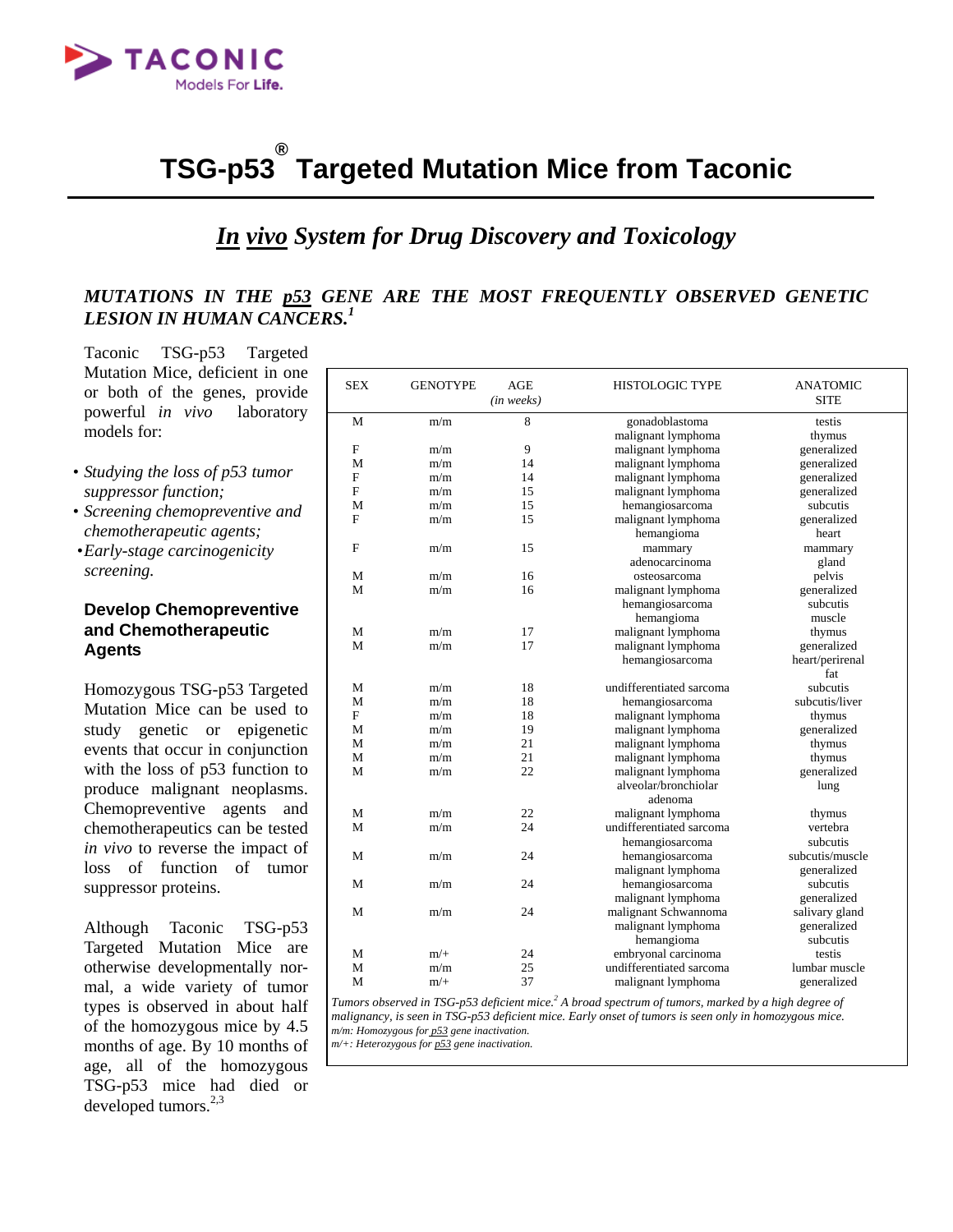

| <b>Model Number</b> | <b>Nomenclature</b>                     | Gene(s) of Interest | Genotype              | <b>Background Strain</b>   |
|---------------------|-----------------------------------------|---------------------|-----------------------|----------------------------|
| <b>P53N4-M</b>      | $B6;129$ -Trp $53^{tm1Brd}$ N4          | Trv53               | Homozygote            | incipient congenic C57BL/6 |
| <b>P53N5-T</b>      | $B6.129$ -Trp53 <sup>tm1Brd</sup> N5    | Trv53               | Heterozygote          | partial congenic C57BL/6   |
| <b>P53N5-W</b>      | $B6.129$ -Trp53 <sup>tm1Brd</sup> N5    | Trv53               | Wild-Type for P53N5-T | partial congenic C57BL/6   |
| P53N12-M            | B6.129- $Trp53^{tm1Brd}$ N12            | Trp53               | Homozygote            | full congenic C57BL/6      |
| P53N12-T            | B6.129- $\overline{Trp53}^{tm1Brd}$ N12 | Trp53               | Heterozygote          | full congenic C57BL/6      |

# **TSG-p53**® **Targeted Mutation Mice**

# **Short Term Carcinogenicity Screening**

By reducing the latency period for the detection of carcinogens, the toxicologist can realize cost savings in animal care and the number of animals required while reducing the time required to screen for carcinogens in drug development.

 Heterozygous Taconic TSG-p53 Targeted Mutation Mice have a low incidence of spontaneous tumors (about 2% of animals at nine months of age) but a shorter latency period upon induction, compared to non-transgenic mice.<sup>3</sup>

 A recently published study demonstrated that the rate of induction of hemangiosarcomas by DMN was significantly faster in heterozygous mice than in wild types.<sup>3</sup> Another study involved heterozygous TSG-p53 Targeted Mutation Mice as a potential skin carcinogenesis model.

With a DMBA-initiator/TPA promoter-protocol, the papilloma to carcinoma progression rate was observed to be faster in heterozygous mice than in wild type mice.<sup>4</sup>

 The FDA and other regulatory agencies have recognized the use of the P53N5-T model in 26 week short term carcinogenicity assays as an alternative to the 2 year rodent bioassay.

# **Scientific Profile of the TSG-p53 Targeted Mutation Mouse**

Taconic TSG-p53 Targeted Mutation Mice were generated in 129-derived embryonic stem cells (AB1) and have been backcrossed onto a C57BL/6 background. The homozygous offspring may develop tumors as early as ten weeks and have an average life span of five months. The heterozygous animals have a far lower incidence of spontaneous tumors with a greater survival rate.<sup>2</sup>

### **Origins of the Model**

Developed by Donehower and Bradley at the Baylor College of Medicine. Received at Taconic in November 1991 at two backcrosses (N2) onto C57BL/6 from the 129/Sv x C57BL/6 chimera. Bred to N3 prior to cesarean derivation in December 1991 and to N4 immediately after derivation.

**N4 and N5 colonies**: The N4 homozygous colony is maintained by mating of N4 homozygous males with N4 heterozygous females. The N5 heterozygous colony is maintained at N5 through mating of N4 male homozygotes with C57Bl/6NTac femalee mice. The Wild Type control colony is maintained at N5 through mating of N4 wild types with C57BL/6NTac mice.

**N12 colonies:** The N12 colonies were bred at Taconic, beginning in 1995, by backcrossing the N4 heterozygote to N12 with C57BL/6NTac. The line was embryo transfer derived in 1998. Heterozygous and homozygous mice are maintained at N12 by mating of homozygous male mice with heterozygous female mice.

### **Ready for Your Experiments**

Taconic TSG-p53 mice are shipped in Taconic Transport Cages  $(TTC^{TM})$  and come with an up-todate health report. They are easy to handle and maintain. Clean conditions are recommended for the homozygous TSG-p53 mice.

# **Related Mouse Models from Taconic**

Taconic provides a number of mouse models relevant to carcinogenicity studies. Call or fax to inquire about the following additional models:

• **K6-ODC Microinjected Mouse (models 000993 and 003000)** expresses high levels of the enzyme ornithine decarboxylase in skin and other tissues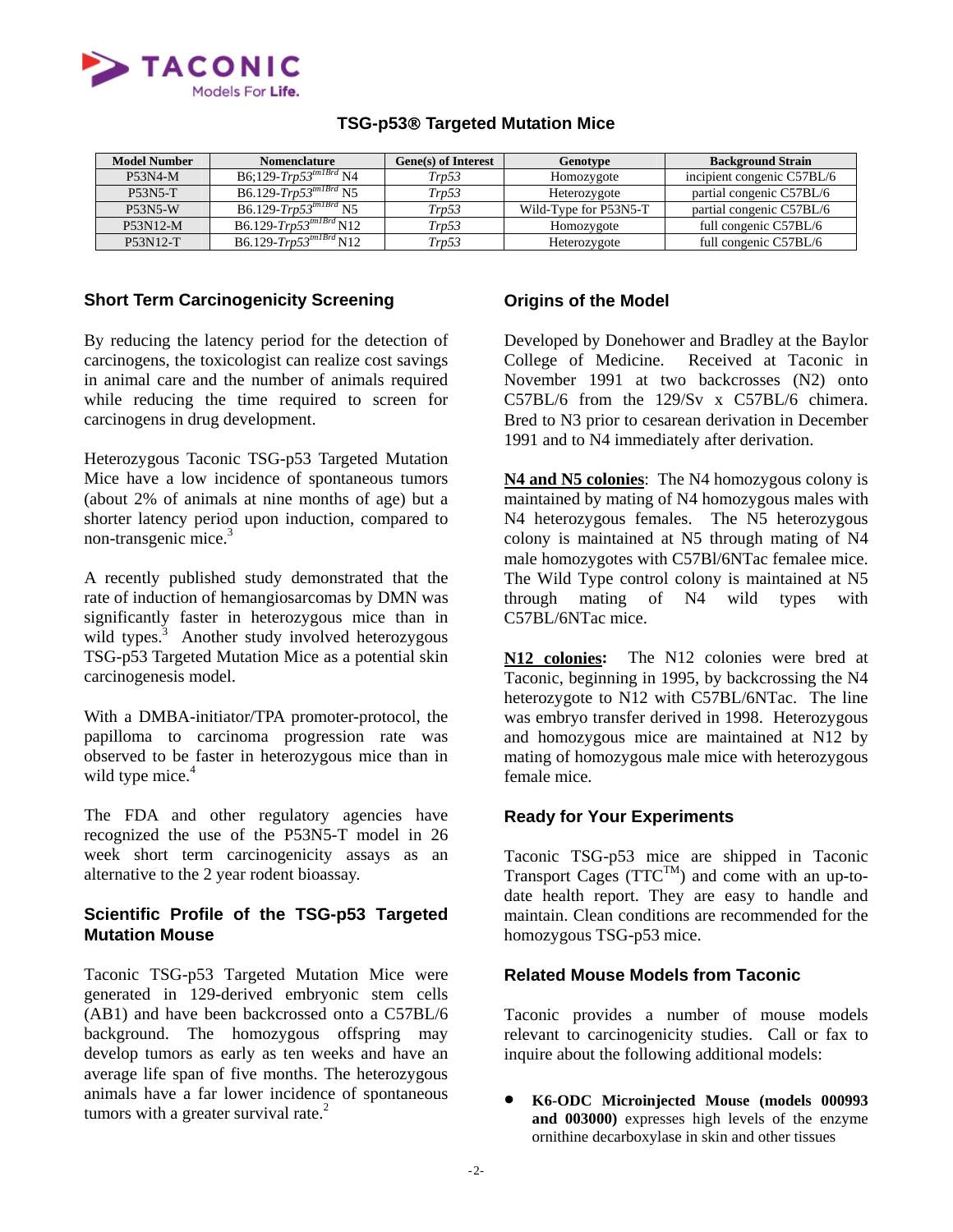

- **rasH2 Microinjected Mouse (model 001178)** carries the human *c-HRAS* gene and is susceptible to malignant tumor induction
- **Stat1 Targeted Mutation Mouse (model 2045)** carries a homozygous disruption of the *Stat1* gene and may have applications in determining the role of a variety of cytokines in immune responses and in evaluating the role of STAT1 protein in mediating interferon-dependent responses and tumorigenesis
- **v-Ha-ras (TG.AC) Microinjected Mouse (model TGAC)** carries a mutated *v-Ha-ras* gene fused to a fetal zeta globin promoter and is useful in rapidly identifying environmental carcinogens

### **References Cited**

- 1. Vogelstein, B. *Nature 348*, 681-682 (1990).
- 2. Donehower, L., Harvey, M., Slagle, B., McArthur, M., Montgomery, C. Jr., Butel, S. & Bradley, A. *Nature 356*, 215-221 (1992).
- 3. 3. Harvey, M., McArthur, M., Montgomery, C. Jr., Butel, J., Bradley, A., Donehower, L. *Nature Genetics 5*, 225-229 (1993).
- 4. Kemp, C., Donehower, L., Bradley, A., and Balmain, A., *Cell 74*, 813-822 (1993).

© Copyright 2008, Taconic Biosciences, Inc. RG290495

**Every Taconic Transgenic Model™ carries a label license granting you a license under Taconic's in-licensed patent right(s) to use the model in your research.** TTM™s are produced and distributed under rights to patents that Taconic has licensed from various institutions, including exclusive distribution rights to Positive Negative Selection and Isogenic DNA gene targeting technologies. Taconic is the only commercial breeder that can supply transgenic models with these licenses for use in your research.

### **Conditions of Use for Taconic Transgenic Models™**

TACONIC TRANSGENIC MODELS™ ("MODELS") are produced and distributed under rights to patents and intellectual property licensed from various institutions. Taconic grants to each purchaser a right under Taconic's rights in such licensed patents and intellectual property to use the purchased MODEL in consideration of purchasers' acknowledgement of and agreement to the Terms and Conditions of Sale and the following terms of use:

- Title to these MODELS and biological materials derived from them remains WITH TACONIC Biosciences, INC.
- The MODELS will be used for research purposes only.
- The MODELS will not be bred except to obtain embryos or fetuses required for research purposes unless the purchaser.
- The MODELS and biological materials derived from them will not be distributed to third parties or used for commercial purposes.

#### *For more information or to place an order contact:*

### **TACONIC**

1 Discovery Drive, Suite 304 Rensselaer, NY 12144 Toll Free: 1-888-TACONIC Phone: 518-537-6208 Fax: 518-537-7287 e-mail: custserv@taconic.com **Internet: http://www.taconic.com**

**in Europe:** Taconic Europe Bomholtvej 10 P.O. Box 39 DK 8680 Ry DENMARK Phone: +45 70 23 04 05 Fax: +45 86 84 16 99 e-mail: TaconicEurope@taconic.com **Internet: http://www.taconic.com** 

**in Japan:** CLEA Japan, Inc. Phone: 03-5704-7063 Fax: 03-3792-5298 e-mail: ad-import@clea-japan.com **Internet: http://clea-japan.com Internet: http://www.ibl-japan.co.jp**

### **Rev. 03/08**

Please Note: e-mail transmission of this document may result in the loss of formatting or symbols, i.e., Greek letters or symbols for trademark, degrees, etc.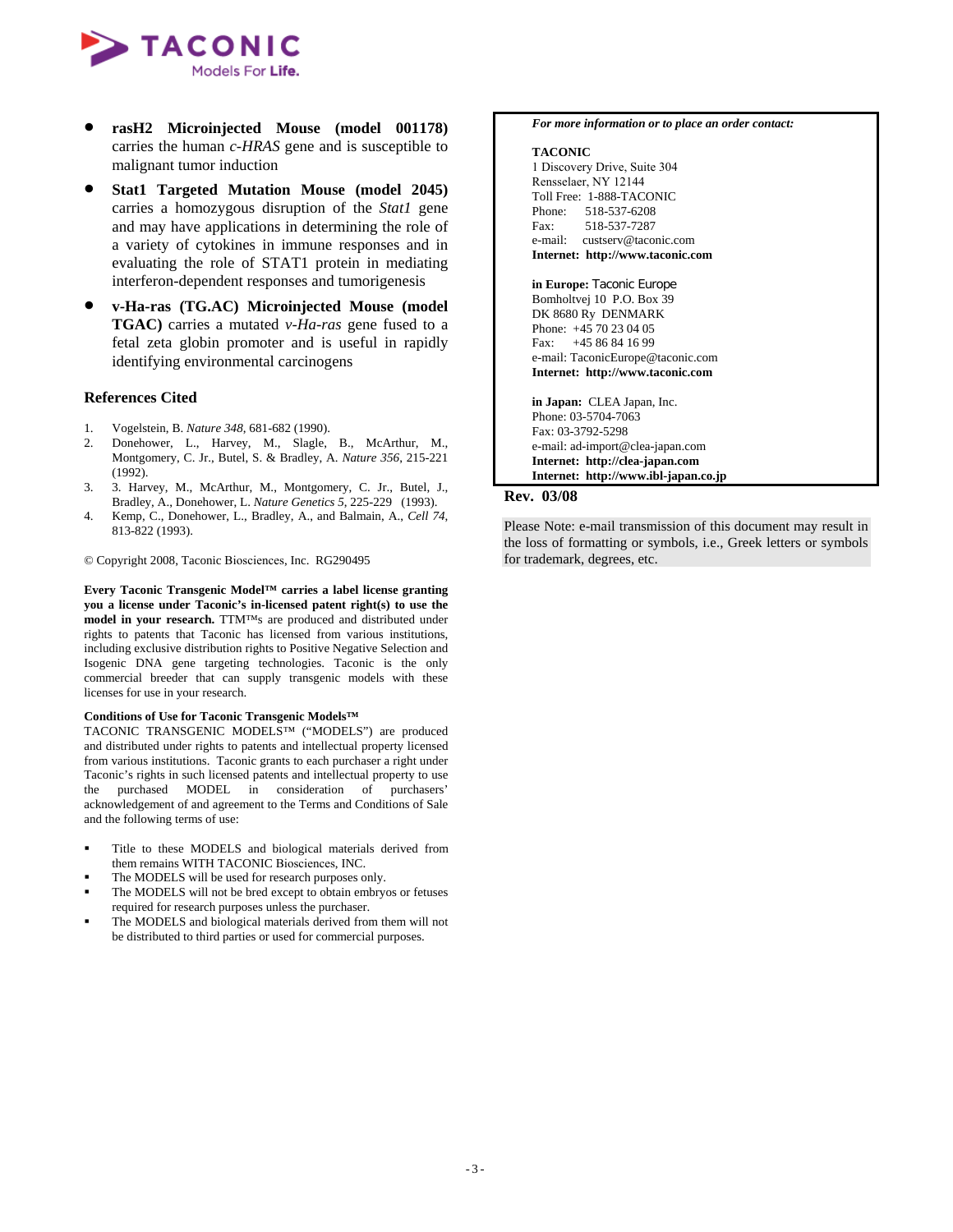

# **Taconic Transgenic Models Publication Reference List TSG***-p53***® Targeted MutationMice p53 Tumor Suppressor Gene Deficient Mouse**

Barrington, R.E., Subler, M.A., Rands, E., Omer, C.A., Miller, P.J., Hundley, J.E., Koester, S.K., Troyer, D.A., Bearss, D.J., Conner, M.W., Gibbs, J.B., Hamilton, K., Koblan, K.S., Mosser, S.D., O'Neill, T.J., Schaber, M.D., Senderak, E.T., Windle, J.J., Oliff, A., Kohl, N.E. (1998) **A Farnesyltransferase Inhibitor Induces Tumor Regression in Transgenic Mice Harboring Multiple Oncogenic Mutations by Mediating Alterations in both Cell Cycle Control and Apoptosis,** *Molecular and Cellular Biology,* Vol. 18, No. 1, pp. 85-92.

Baxter, E..W., Blyth, K., Donehower, L.A., Cameron, E.R., Onions, D.E., Neil, J.C. (1996) **Moloney Murine Leukemia Virus-Induced Lymphomas in p53 Deficient Mice: Overlapping Pathways In Tumor Development?**, *Journal of Virology,* Vol. 70, No. 4, pp. 2095-2100.

Berns, A. (1994) **Is** *p53* t**he Only Real Tumor Suppressor Gene?**, *Current Biology*, Vol. 4, No. 2, pp. 137-139.

Bielas JH, Heddle JA. (2003) **Elevated mutagenesis and decreased DNA repair at a transgene are associated with proliferation but not apoptosis in p53-deficient cells.** *Proceedings of the National Academy of Science,* 100(22):12853-8.

Blanchard, K.T., Barthel, C., French, J.E., Holden, H.E., Moretz, R., Pack, F.D., Tennant, R.W., Stoll, R.E. (1999) **Transponder-induced Sarcoma in the Heterozygous p53+/- Mouse**, *Toxicol Pathol* , Vol. 17, No. 5, pp. 519-527 .

Boehme, S.A., Lenardo, M.J. (1996) **TCR-Mediated Death of Mature T-lymphocytes Occurs in the Absence of p53,**  *Journal of Immunology,* Vol. 156, No. 11, pp. 4075-4078.

Bogue, M.A., Zhu, C., Aguilar-Cordova, E., Donehower, L.A., Roth, D.B. (1996) **p53 is Required for Both Radiation-Induced Differentiation and Rescue of V(D)J Rearrangement in Scid Mouse Thymocytes,** *Genes & Development,* Vol. 10, No. 5, pp. 553-565.

Boley, S.E., Anderson, E.E., French, J.E., Donehower, L.A., Walker, D.B., Recio, L. (2000) **Loss of p53 in Benzeneinduced Thymic Lymphomas in p53+/- Mice: Evidence of Chromosomal Recombination,** *Cancer Research,* Vol. 60, pp. 2831-2835.

Celeste, A., Difilippantonio, S., Difilippantonio, M.J., Fernandez-Capetillo, O., Pilch, D.R., Sedelnikova, O.A., Eckhaus, M., Ried, T., Bonner, W.M., Nussenzweig, A. (2003) **H2AX Haploinsufficiency Modifies Genomic Stability and Tumor Susceptibility,** *Cell,* Vol. 114, pp. 371-383.

**Attenuation of p53 Expression Protects Against Focal Ischemic Damage in Transgenic Mice,** *Journal of Cerebral Blood Flow and Metabolism*, Vol. 14, pp. 887-891.

Dass, S.B., Bucci, T.J., Heflich, R.H., Casciano, D.A. (1999) **Evaluation of the Transgenic p53+/- Mouse for Detecting Genotoxic Liver Carcinogens in a Short-Term Bioassay,**  *Cancer Lett.,* Vol. 143, pp. 81-85.

Difilippantonio, M.J., Zhu, J., Chen, H.T., Meffre, E., Nussenzweig, M.C., Max, E.E., Ried, T., Nussenzweig, A. (2000) **DNA Repair Protein Ku80 Suppresses Chromosomal Aberrations and Malignant Transformation,** *Nature,* Vol. 404, pp. 510-514.

Donehower, L.A. (1997) **Genetic Instability in Animal Tumorigenesis Models,** *Cancer Survey,* Vol. 29, pp. 329-352.

Donehower, L.A., Harvey, M., Slagle, B.L., McArthur, M.J., Montgomery, C.A. Jr., Butel, J.S., Bradley, A. (1992) **Mice Deficient for p53 are Developmentally Normal but Susceptible to Spontaneous Tumors,** *Nature*, Vol. 356, pp. 215-221.

Donehower, L.A., Harvey, M., McArthur, M.J., Montgomery, C.A. Jr., and Bradley, A. (1993) **Genetic Background Alters the Spectrum of Tumors That Develop in p53-Deficient Mice,** *FASEB*, Vol. 7, pp. 938-943.

Donehower, L.A., and Bradley A. (1993) **The Tumor Suppressor p53,** *Biochimica et Biophysica Acta*, Vol. 1155, pp. 181-205.

Dunn, S.E., Kari, F.W., French, J., Leininger, J.R., Travlos, G., Wilson, R., Barrett, J.C. (1997), **Modulation of IGF-1 by Dietaray Restriction Influences Cell Death, Cell Proliferation, and Bladder Cancer Progression in p53 Deficient Mice,** *Cancer Research,* Vol. 57, pp. 4667-4672.

Dunnick, J.K., Hardisty, J.F., Herbert, R.A., Seely, J.C., Furedi-Machacek, M., Foley, J.F., Lacks, G.D., Stasiewicz, S., French, J.E. (1997) **Phenolphthalein Induces Thymic Lymphomas Accompanied by Loss of the p53 Wild Type Allele in Heterozygous p53 Deficient (+/-) Mice,** *Toxicologogy Pathology,* Vol. 6, pp. 533-540.

Eastin, W.C., Haseman, J.K., Mahler, J.F., Bucher, J.R. (1998) **The National Toxicology Program Evaluation of Genetically Altered Mice as Predictive Models for Identifying Carcinogens,** *Toxicology Pathology,* Vol. 26, No. 4, pp. 461- 473.

Crumrine, R.C., Thomas, A.L., and Morgan, P.F. (1994)

Eastin, W., Tennant, R.W. (1998), **Transgenic Animals as**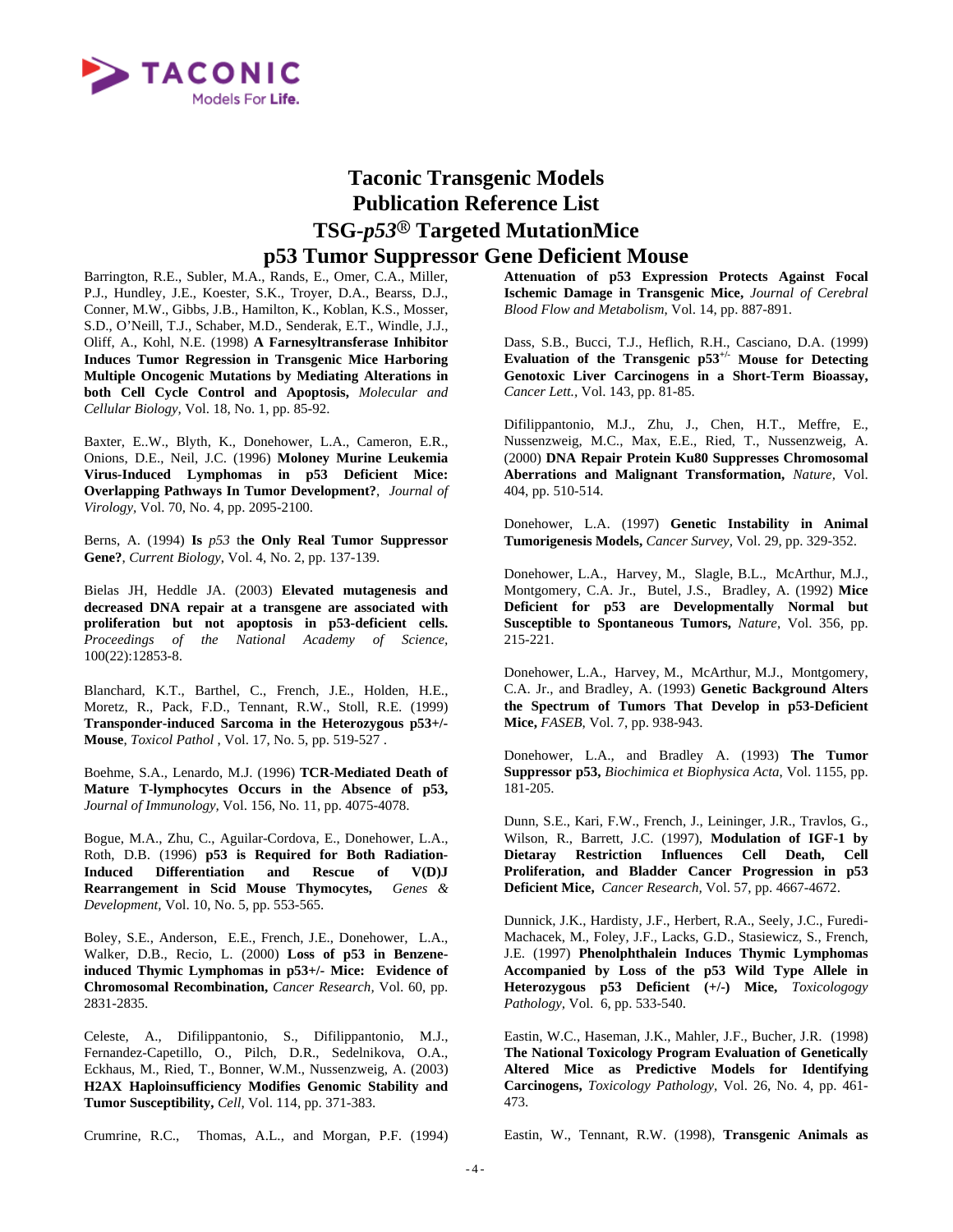

**Predictive Models for Identifying Carcinogens,** *Testing, Predicting and Interpreting Carcinogenicity; K.T., Kitchin, ed.*  (in press).

Ferguson DO, Sekiguchi JM, Chang S, Frank KM, Gao Y, DePinho RA, Alt FW. (2000) **The nonhomologous end-joining pathway of DNA repair is required for genomic stability and the suppression of translocations.** *Proceedings of the National Academy of Science,* 97(12):6630-3.

Finch, G.L., March, T.H., Hahn, F.F., Barr, E.B., Belinsky, S.A., Hoover, M.D., Lechner, J.F., Nikula, K.J., Hobbs, C.H. (1998) **Carcinogenic Responses of Transgenic Heterozygous p53 Knockout Mice to Inhaled <sup>239</sup>Puo<sub>2</sub> or Metallic Beryllium,** *Toxicologic Pathology,* Vol. 26, No. 4, pp. 484-491.

Forrester, K., Ambs, S., Lupold, S.E., Kapust, R.B, Spillare, E.A., Weinberg, W.C., Felley-Bosco, E., Wang, X.W., Geller, D.A., Tzeng, E., Billiar, T.R., Harris, C.C. (1996) **Nitric Oxide-Induced p53 Accumulation and Regulation of Inducible Nitric Oxide Synthase Expression by Wild-Type p53,** *Proceedings of the National Academy of Sciences, USA,* Vol. 93, pp. 2442-2447.

French, J.E., Lacks, G., Mahler, J., Trempus, C., Spalding, J., Furedi-Machacek, M., Tice, R.R., Tennant, R.W. (1998) **Mutagenic Carcinogens Induce Tissue Specific Tumors in Heterozygous p53 Deficient Mice (+/-) and the Loss of the p53 Wild Type Allele is Tissue and Carcinogen Dependent,**  *Molecular Carcinogensis.* (submitted)

French, J., Mahler, J., Spalding, J., Tice, R., Furedi-Machacek, M., Tennant, R. (1998) **Hemizygous p53 Mice are Susceptible to Mutagenic, but not to Non-Mutagenic Carcinogens** (in preparation)

Fukasawa, K., Choi, T., Kuriyama, R., Rulong, S., VandeWoude, G.F., (1996) **Abnormal Centrosome Amplification in the Absence of p53,** *Science,* Vol. 271, pp. 1744-1747.

Greenhalgh, D.A., Wang, X.J., Donehower, L.A., Roop, D.R. (1996) **Paradoxical Tumor Inhibitory Effect of p53 Loss in Transgenic Mice Expressing Epidermal Targeted v-rasHa, v-fos, or Human Transforming Growth Factor Alpha,** *Cancer Research,* Vol. 56, No. 19, pp. 4413-4423.

Guevara, N.V., Kim, H-S., Antonova, E.I., Chan, L. (1999) **The Absence of p53 Accelerates Atherosclerosis by Increasing Cell Proliferation** *in vivo***,** *Nature Medicine***,** Vol. 5, No. 3, pp. 335-339.

Gulezian, D., Jacobson-Kram, D., McCullough, C.B., Olson, H., Recio, L., Robinson, D., Storer, R., Tennant, R., Ward, J.M., Neumann, D.A. (2000) **Use of Transgenic Animals for Carcinogenicity Testing: Considerations and Implications for Risk Assessment,** *Toxicologic Pathology,* Vol. 28, No. 3, pp. 482-499.

Guidos, C.J., Williams, C.J., Grandal, I., Knowles, G., Huang, M.T.F., Danska, J.S. (1996) **V(D)J Recombination Activates a p53-Dependent DNA Damage Checkpoint in** *Scid* **Lymphocyte Precurors**, *Genes & Development*, Vol. 10, pp 2038-2054.

Harvey, M., McArthur, M.J., Montgomery, C.A. Jr., Butel, J.S., Bradley, A., Donehower, L.A. (1993) **Spontaneous and Carcinogen-Induced Tumorigenesis in p53-Deficient Mice**, *Nature Genetics*, Vol. 5, pp. 225-229.

Harvey, M., Sands, A.T., Weiss., R.S., Hegi, M.E., Wiseman, R.W., Pantazis, P., Giovanella, B.C., Tainsky, M.A., Bradley, A., Donehower, L.A., (1993) *In vitro* **Growth Characteristics of Embryo Fibroblasts Isolated From p53-Deficient Mice,**  *Oncogene*, Vol. 8, pp. 2457-2467.

Hollstein, M., Sidransky, D., Vogelstein, B., and Harris, C.C. (1991) **p53 Mutations in Human Cancers,** *Science*, Vol. 253, pp. 49-53.

Horn TL, Cwik MJ, Morrissey RL, Kapetanovic I, Crowell JA, Booth TD, McCormick DL. (2007) **Oncogenicity evaluation of resveratrol in p53(+/-) (p53 knockout) mice.** *Food and Chemical Toxicology,* 45(1):55-63.

Howes, K.A., Ransom, N., Papermaster, D.S., Lasudry, J.G.H., Albert, D.M., Windle, J.J. (1994) **Apoptosis or Retinoblastoma: Alternative Fates of Photoreceptors Expressing the HPV-16 E7 Gene in the Presence or Absence of p53,** *Genes & Development,* Vol. 8, pp. 1300-1310.

Hulla, J.E., French, J.E., Dunnick, J.K. (2001) **Chromosome 11 Allelotypes Reflect a Mechanism of Chemical Carcinogenesis in Heterozygous p-53 Deficient Mice**, *Carcinogenesis,* Vol. 22, No. 1, pp. 89-98.

Hundley, J.E., Koester, S.K., Troyer, D.A. Hilsenbeck, S.G., Subler, M.A., Windle, J.J. (1997) **Increased Tumor Proliferation and Genomic Instability without Decreased Apoptosis in MMTV-ras Mice Deficient in** 

**p53,** *Molecular and Cellular Biology,* Vol. 17, No. 2, pp.723- 731.

Hursting, S.D., Perkins, S.N., Donehower, L.A., Davis, B.J. (2001) **Cancer Prevention Studies in** *p53***-Deficient Mice,**  *Toxicologic Pathology,* Vol. 29, No. 1, pp. 137-141.

Hursting, S.D., Slaga, T.J., Fischer, S.M. DeGiovanni, J., Phang, J.M. (1999) **Mechanism-Based Cancer Prevention Approaches: Targets, Examples, and the Use of Transgenic Mice,** *J Natl Cancer Inst,* Vol. 91, No. 3, pp. 215-225.

Hursting, S.D., Perkins, S.N., Brown, C.C., Haines, D.C., Phang, J.M. (1997) **Calorie Restriction Induces a p53- Independent Delay of Spontaneous Carcinogenesis in p53 deficient and Wild-Type Mice**, *Cancer Research*, Vol. 57, No. 14, pp. 2843-2846.

Hursting, S.D., Perkins, S.N., Haines, D.C., Ward, J.M., and Phang, J.M. (1995) **Chemoprevention of Spontaneous Tumorigenesis in p53-Knockout Mice,** *Cancer Research,* Vol. 55, pp. 3949-3953.

Hursting, S.D., Kari, F.W. (1995) **Inhibition of Tumorigenesis**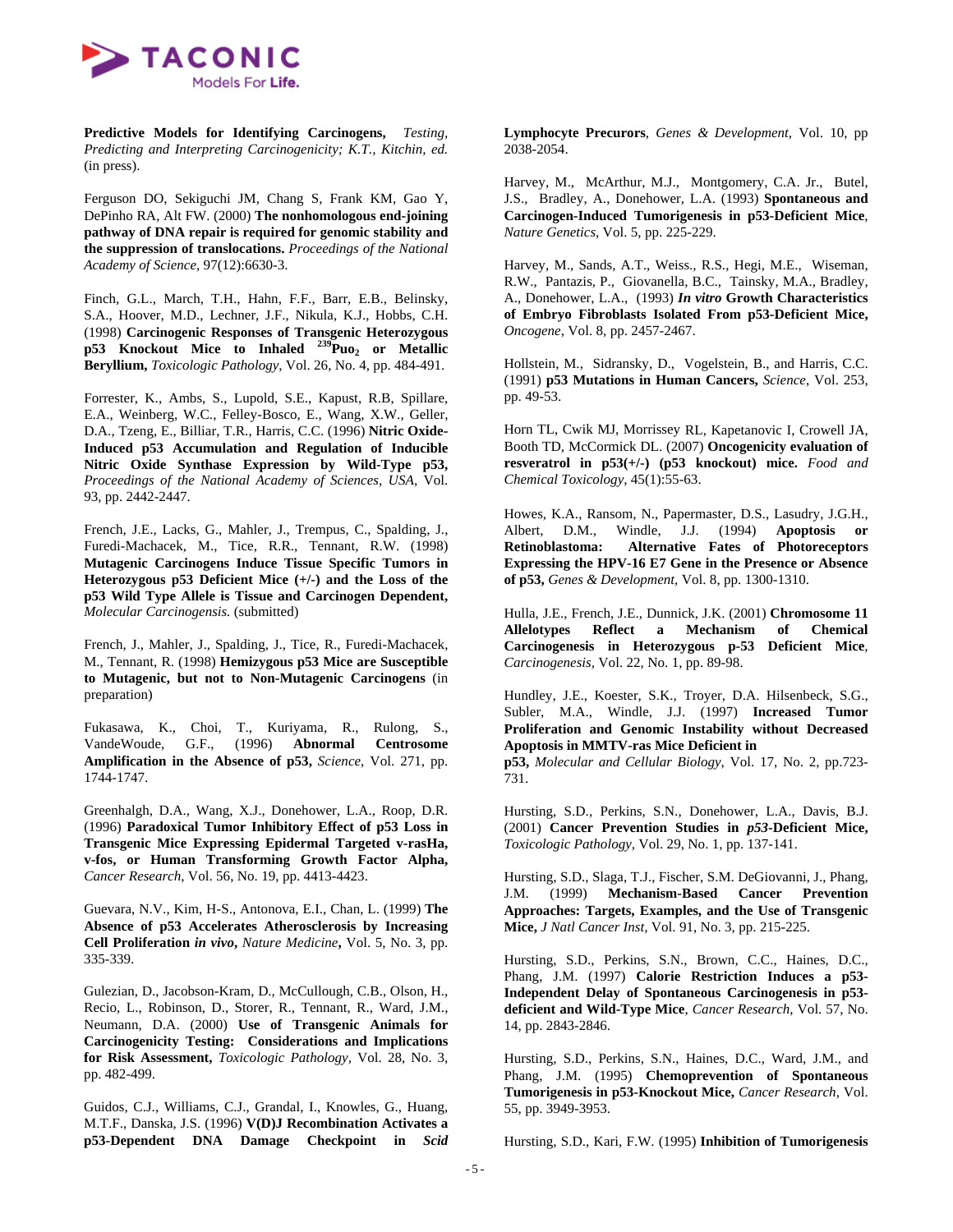

**by Calorie Restrictions,** *The Cancer Bulletin,* Vol. 47, No. 5, pp. 505-508.

Hursting, S.D., Perkins, S.N., and Phang, J.M. (1994) **Calorie Restriction Delays Spontaneous Tumorigenesis in p53- Knockout Transgenic Mice**, *Proceedings of the National Academy of Sciences*, Vol. 91, pp. 7036-7040.

Jiang, W., Ananthaswamy, H.N., Muller, H.K., Ouhtit, A., Bolshako, S., Ullrich, S.E., El-Naggar, A.K., Kripke, M.L. (2001) **UV Irradiation Augments Lymphoid Malignancies in Mice with One Functional Copy of Wild-Type** *p53, Proceedings of the National Academy of Sciences*, Vol. 98, pp. 9790-9795.

Johansson FK, Brodd J, Ekl?f C, Ferletta M, Hesselager G, Tiger CF, Uhrbom L, Westermark B. (2004) **Identification of candidate cancer-causing genes in mouse brain tumors by retroviral tagging.** *Proceedings of the National Academy of Science,* 101(31):11334-7.

Jones, J.M., Attardi, L., Godley, L.A., Laucirica, R., Medina, D., Jacks, T., Varmus, H.E., Donehower, L.A. (1997) **Absence of p-53 in a Mouse Mammary Tumor Model Promotes Tumor Cell Proliferation Without Affecting Apoptosis,** *Cell Growth Differ*, Vol. 8, No. 8, pp. 829-838.

Jones, S.N., Sands, A.T., Hancock, A.R., Vogel H., Donehower, L.A., Linke, S.P., Wahl, G.M., Bradley, A. (1996) **The Tumorigenic Potential and Cell Growth Characteristics of p53-Deficient Cells are Equivalent in the Presence or Absence of Mdm2,** *Proceedings of the National Academy of Sciences,* Vol. 93, No. 24, pp. 14106-14111.

Kemp, C. J., Donehower, L.A., Bradley, A., and Balmain, A. (1993) **Reduction of p53 Gene Dosage Does Not Increase Initiation or Promotion but Enhance Malignant Progression of Chemically Induced Skin Tumors**, *Cell*, Vol 74, pp. 813- 822.

Kern, S.E., Pietenpol, J.A., Thiagalingam, S., Seymour, A., Kinzler, K.W., and Vogelstein, B. (1992) **Oncogenic Forms of p53 Inhibit p53-Regulated Gene Expression,** *Science,* Vol. 256, pp. 827-829.

Komarov, P.G., Komarova, E.A., Kondratov, R.V., Christov-Tselkov, K., Coon, J.S., Chernov, M.V., Gudkov, A.V. (1999) **A Chemical Inhibitor of p53 That Protects Mice from the Side Effects of Cancer Therapy,** *Science,* Vol . 285, No. 5434, pp. 1733-1737.

Lanning, L.L., Wenk, M.L., Bentley, C.E., Dailey, T.C. (1999) **Characterization of the p53-Heterozygous Mouse; Spontaneous Proliferative Lesions, Organ Weights, Body Weights,** *Contemporary Topics, American Association for Laboratory Science,* Vol. 38, No. 4, pp. 45.

Lotem, J., and Sachs, L. (1993) **Hematopoietic Cells From Mice Deficient in Wild-Type p53 Are More Resistant to Induction of Apoptosis by Some Agents**, *Blood*, Vol. 82, No. 4, pp. 1092-1096.

Mahler, J.F., Flagler, N.D., Malarkey, D.E., Mann, P.C., Haseman, J.K., Eastin, W. (1998) **Spontaneous and Chemically Induced Proliferative Lesions in TG.AC Transgenic and p53 Heterozygous Mice,** *Toxicologic Pathology,* Vol. 26, No. 4, pp. 501-511.

Mao, J.H., Lindsay, K.A., Balmain, A., Wheldon, T.E. (1998) **Stochastic Modelling of Tumorigenesis in p53 Deficient Mice,** *Br. J. Cancer,* Vol. 77, pp. 243-252.

Maronpot, R.R. (2000) **The Use of Genetically Modified Animals in Carcinogenicity Bioassays,** *Toxicologic Pathology,*  Vol. 28, No. 3, pp. 450-453.

Marsella, J.M., Liu, B.L., Vaslet, C.A., Kane, A.B. (1997) **Susceptibility of p53-Deficient Mice to Induction of Mesothelioima by Crociodolite Asbestos Fibers,**  *Environmental Health Perspectves,* Vol. 105, Sup. 5, pp. 1069- 1072

Matzinger, S.A., Crist, K.A., Stoner, G.D., Anderson, M.W., Pereira, M.A., Steele, V.E., Kelloff, G.J., Lubet, R.A., You, M. (1995) **K-***ras* **Mutations in Lung Tumors from A/J and A/J x TSG-***p53* **F1 Mice Treated with 4-(Methylnitrosamino)-1-(3 pyridyl)-1-Butanone and Phenethyl Isothiocyanate,**  *Carcinogenesis,* Vol. 16, No. 10, pp. 2487-2492.

McCormick, D.L., Ryan, B.M., Findlay, J.C., Gauger, J.R., Johnson, T.R., Morrissey, R.L. Boorman, G.A. (1998) **Exposure to 60 Hz Magnetic Fields and Risk of Lymphoma in PIM Transgenic and TSG-***p53* **(***p***53 Knockout) Mice)**  *Carcinogenesis,* Vol. 19, No. 9, pp. 1649-1653.

Mei, J.J., Hursting, S.D., Perkins, S.N., Phang, J.M. (1998) **p53- Independent Inhibition of Nitric Oxide Generation by Cancer Preventive Interventions in Ex Vivo Mouse Peritoneal Macrophage,** *Cancer Lett,* Vol. 129, No. 2, pp. 191- 197.

Moallem, S.A., Hales, B.F. (1998) **The role of p53 and Cell Death by Apoptosis and Necrosis in 4- Hydroperoxycyclophosphamide-Induced Limb Malformations,** *Development,* Vol. 125, No. 16, pp. 3225-3234.

Morrison, Richard S., Wenzel, H. Jurgen, Kinoshita, Yoshito, Robbins, Carol A., Donehower, Larry A. and Schwartzkroin, Philip A.(1996) **Loss of the p53 Tumor Suppressor Gene Protects Neurons from Kainate-Induced Cell Death,** *The Journal of Neuroscience,* Vol. 16, pp. 1337-1345.

Nicol, C.J., Harrison, M.L., Laposa, R. R., Gimelshtein, I.L. and Wells, P.G. (1995) **A Teratologic Suppressor Role for** *p53* **in Benzo[a]pyrene-Treated Transgenic** *p53***-Deficient Mice**, *Nature Genetics*, Vol. 10, pp. 181-187.

Nozawa, H., Oda, E., Nakao, K., Ishihara, M., Ueda, S., Yokochi, T., Ogasawara, K., Nakatsura, Y., Shimizu, S., Ohira, Y., Hioki, K., Aizawa, S., Ishikawa, T., Katsuki, M., Muto, T., Taniguchi, T., Tanaka, N. (1999) **Loss of Transcription Factor IRF-1 Affects Tumor Susceptibility in Mice Carrying the Ha-***ras* **Transgene or Nullizygosity for** *p53***,** *Genes & Development*, Vol. 13, No. 10, pp. 1240-1245.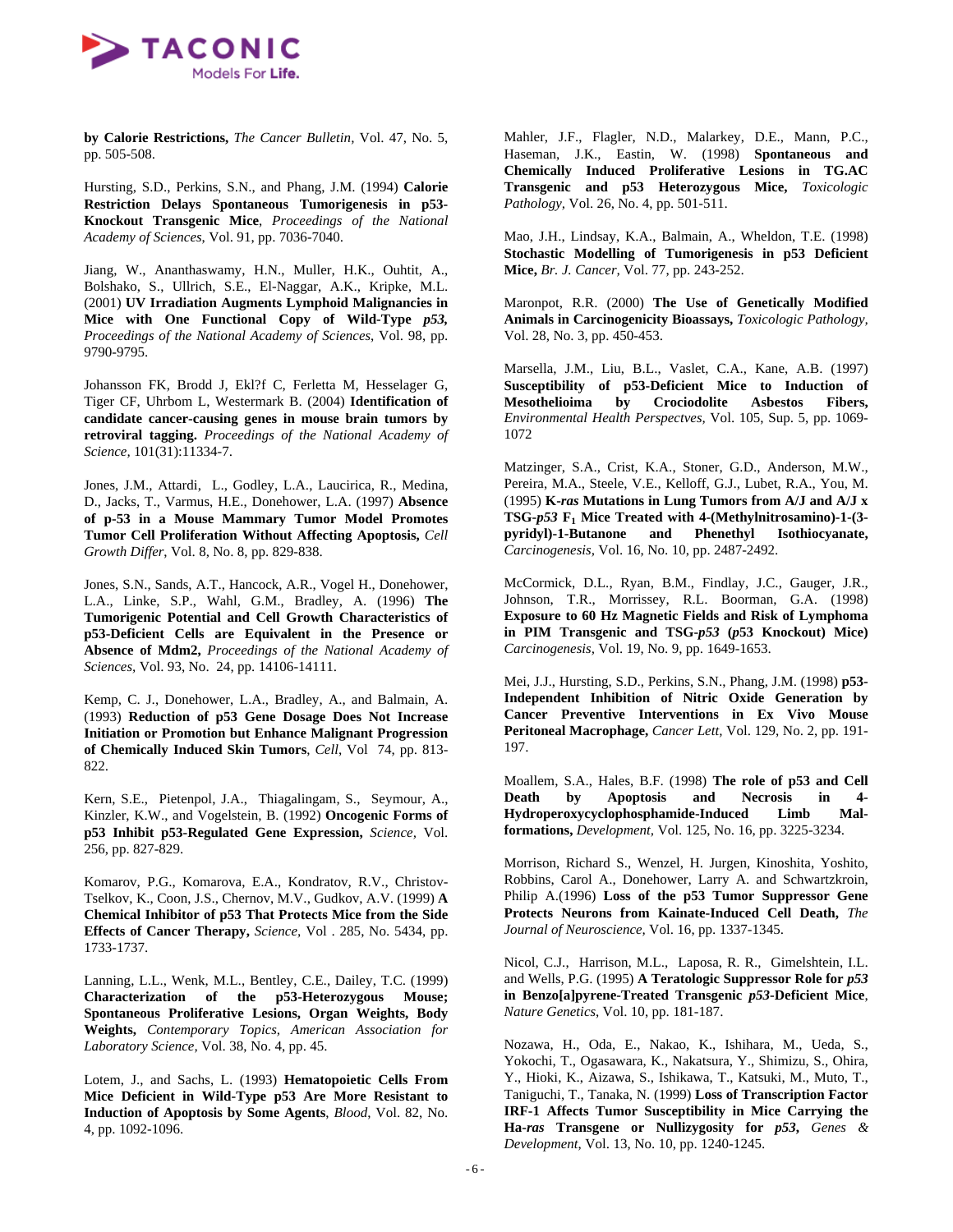

Petruska, J.M., Frank, D.W., Freeman, G.B., Evans, E.W., MacDonald, J.S. (2002) **Toxicity and Carcinogenicity Studies of Chlorpromazine Hydrochloride and** *p-***Cresidine in the**  *p53* **Heterozygous Mouse Model,** *Toxicologic Pathology,* Vol. 30, No. 6, pp. 696-704.

Pritchard JB, French JE, Davis BJ, Haseman JK. (2003) *The Role of Transgenic Mouse Models in Carcinogen Identification*. **Environ Health Perspect**. 111( 4):444-54.

Robinson, D. (1998) **The International Life Sciences Institute's Role in the Evaluation of Alternative Methodologies for the Assessment of Carcinogenic Risk**, *Toxicologic Pathology,* Vol. 26, No. 4, pp. 474-475.

Sagartz, J.E., Curtiss, S.W., Bunch. R.T., Davila, J.C., Morris, D.L., Alden, C.L. (1998) **Phenobarbital Does Not Promote Hepatic Tumorigenesis in a Twenty-Six-Week Bioassay in p53 Heterozygous Mice,** *Toxicologic Pathology,* Vol. 26, No. 4, pp. 492-500.

Sands, A.T., Suraokar, M.B., Sanchez, A., Marth, J.E., Donehower, L.A., Bradley, A. (1995) **p53 Deficiency Does Not Affect The Accumulation of Point Mutations in a Transgene Target,** *Proc Natl Acad Sci USA,* Vol. 92, No. 18, pp. 8517- 8521.

Shick, L., Carman, J.H., Choi, J.K., Somasundaram, K., Burrell, M., Hill, D.E., Zeng, Y.X., Wang, Y., Wiman, K.G., Salhany, K., Kadesch, T.R., Monroe, J.G., Donehower, L.A., el-Deiry, W.S. (1997) **Decreased Immunoglobulin Deposition in Tumors and Increased Immature B cells in p53-Null Mice,**  *Cell Growth Differ,* Vol 8, No. 2, pp. 121-131.

Soengas, M.S., Alarcon, R.M., Yoshida, H., Giaccia, A.J., Hakem, R., Mak, T.W., Lowe, S.W. (1999) **Apaf-1 and Caspase-9 in p53-Dependent Apoptosis and Tumor Inhibition,** *Science,* , Vol. 284, pp. 156-159.

Spalding, J.W., French., J.E., Stasiewicz, S., Furedi-Machacek, M., Conner, F.R.R., Tennant, R.W. (2000) **Responses of Transgenic Mouse Lines p53(+/-) and Tg.AC to Agents Tested in Conventional Carcinogenicity Bioassays,** *Toxicol Sci,* Vol. 53, No. 2, pp. 213-223.

Storer, R.D., French, J.E., Donhower, L.A., Gulezian, D., Mitsumori, K., Recio, L., Schiestl, R.H., Sistare, F.D., Tamaoki, N., Usui, T., van Steeg, H., IWGT Working Group (2003) **Transgenic Tumor Models for Carcinogen Identification: the Heterozygous Trp53-Deficient and** *Ras***H2 Mouse Lines,**  *Mutation Research,* Vol. 540, pp. 165-176.

Storer, R.D., French, J.E., Haseman, J., Hajian, G., LeGrand, E.K., Long. G.G., Mixson, L.A., Ochoa, R., Sagartz, J.E., Soper, K.A. (2001) **p53+/- Hemizygous Knockout Mouse: Overview of Available Data,** *Toxicologic Pathology,* Vol. 29(Suppl), pp. 30-50.

Sukata, T., Ozaki, K., Uwagawa, S., Seki, T. Wanibuchi, H., Yamamoto, S.O., Fukushima, S. (2000) **Organ-Specific, Carcinogen-Induced Increases in Cell Proliferation in p53 Deficient Mice,** *Cancer Research,* Vol. 60, No. 1, pp. 74-79.

Sullivan, N., Gatehouse, D., and Tweats, D. (1993) **Mutation, Cancer and Transgenic Models: Relevance to the Toxicology Industry,** *Mutagenesis*, Vol. 8, No. 3, pp. 167-174.

Tennant, R.W. (1998) **Evaluation and Validation Issues in the Development of Transgenic Mouse Carcinogenicity,**  *Environmental Health Perspectives,* Vol. 106, Supplement 2, pp. 473-476.

Tennant, R.W., French, JE., Spalding, JW., (1995) **Identifying Chemical Carcinogens and Assessing Potential Risk in Short-term Bioassays Using Transgenic Mouse Models**, *Environmental Health Perspectives*, Vol. 103, No. 10, pp. 942- 950.

Tennant, R.W., Spalding, J., French, J.E. (1996) **Evaluation of Transgenic Mouse Bioassays for Identifying Carcinogens and Noncarcinogens,** *Mutation Research,* 365 (1-3), pp. 119- 127.

Tennant, R.W., Stasiewicz, S., Mennear, J., French, J.E., and Spalding, J.W. (1999) **Genetically Altered Mouse Models for Carcinogen Identification,** *IARC Sci Publ,* Vol. 146, pp. 123- 150.

Toledo F, Liu CW, Lee CJ, Wahl GM. (2006) **RMCE-ASAP: a gene targeting method for ES and somatic cells to accelerate phenotype analyses.** *Nucleic Acid Research,* 34(13):e92

Trimmer, P.A., Smith, S.S., Jung, A.B., Bennett, J.P. (1996) **Dopamine Neurons from Transgenic Mice with a Knockout of the p53 Gene Resist MPTP Neurotoxicity,**  *Neurodegeneration,* Vol. 5, pp. 233-239.

Van Oostrom, C.T., Boeve, M., van Den Berg, J., de Vries, A., Dolle, M.E., Beems, R.B., van Kreijl, C.F., Vijg, J., van Steeg, H. (1999**) Effect of Heterozygous Loss of p53 on Benzo[a]pyrene-Induced Mutations and Tumors in DNA Repair-Deficient XPA Mice**, *Environ Mol Mutagen*, Vol. 34, No. 2-3, pp. 124-30.

Vogelstein, B. (1990) **A Deadly Inheritance,** *Nature,* Vol. 348, pp. 681-682.

Vogelstein, B., and Kinzler, K.W. (1992) **p53 Function and Dysfunction,** *Cell,* Vol. 70, pp. 523-526.

Wang, T.T., Hursting, S.D., Perkins, S.N., Phang, J.M. (1997) **Effects of Dehydroepiandrosterone and Calorie Restriction on the Bcl-2/Bac-Mediated Apoptotic Pathway in p53- Deficient Mice,** *Cancer Lett,* Vol. 116, No. 1, pp. 61-69.

Weinberg, W.C., Azzoli, C.G., Kadiwar, N., and Yuspa, S.H. (1994) *p53* **Gene Dosage Modifies Growth and Malignant Progression of Keratinocytes Expressing the v-***ras***Ha Oncogene**, *Cancer Research*, Vol. 54, No. 21, pp. 5584-5592.

Windle, J.J., Howes, K.A., Ransom, N. Papermaster, D.S., Lasudry, J.G.H., and Albert, D.M. (1994) **Apoptosis or Retinoblastoma: Alternative Fates of Photoreceptors Expressing the HPV-16 E7 Gene in the Presence or Absence of p53**, *Genes & Development*, Vol. 8, pp. 1300-1310.